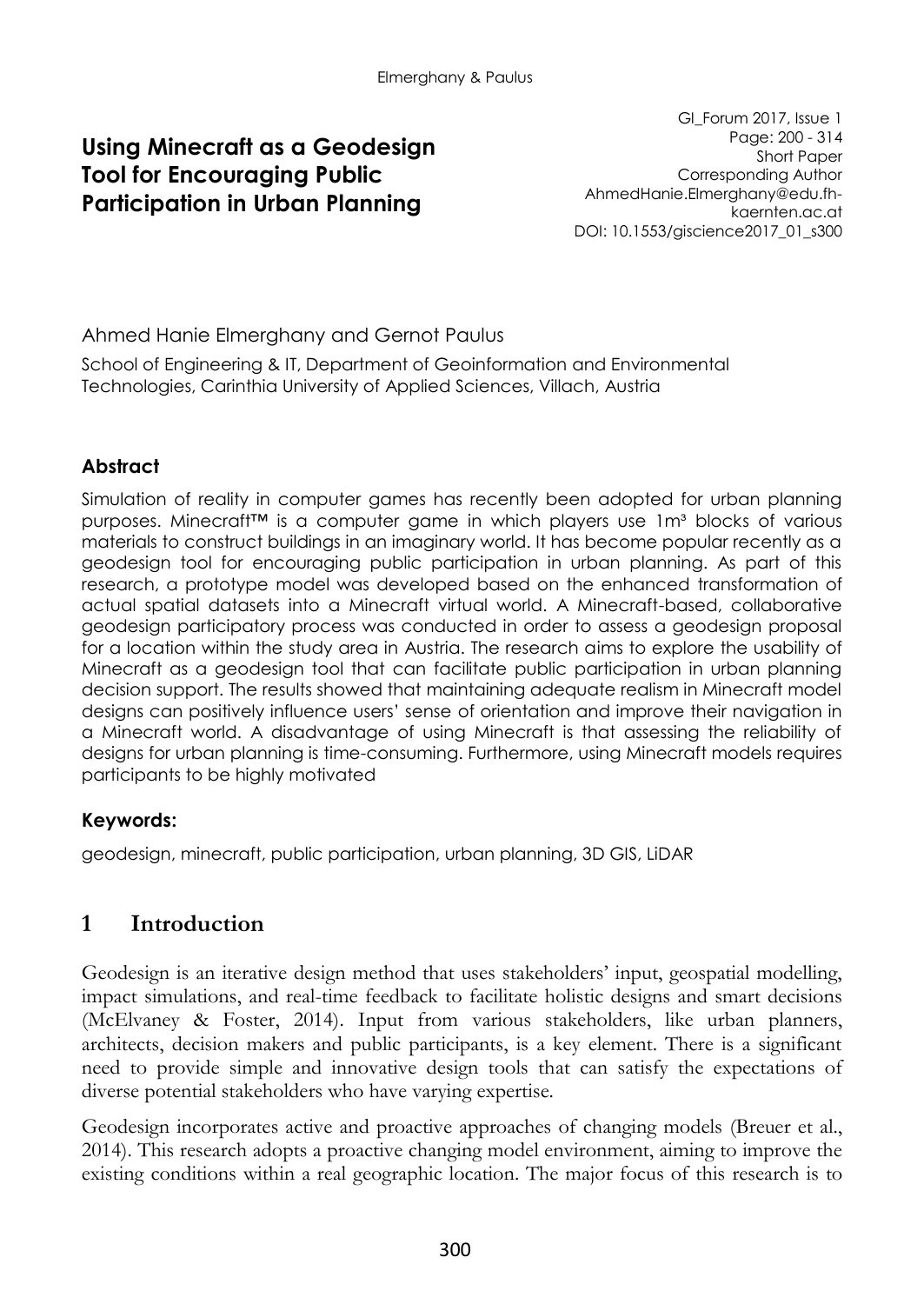assess input from public participation (PP), based on the so-called gaming-in-geodesign concept. Previous experience has shown that gaming can be effective in supporting decision making for sustainable urban planning (Mayer et al., 2005). Gaming in geodesign allows multidisciplinary stakeholders to provide a clear vision of their needs in a collaborative way (ibid.).

One of the most popular games that have been used recently in geodesign is Minecraft. According to Coudray (2015), Minecraft had over 100 million players around the world in 2014. Minecraft encourages the creativity of the players to construct objects from their own perspectives (Duncan, 2011).

### **Related Work**

Minecraft has been used in several participatory processes as a platform for collaboration among citizens, so that they can provide suggestions for an urban design process (Amado et al., 2010). In a recent case study in Norway, Helleborg  $\&$  Åmdal (2015) developed a system called Real Terrain that facilitates generating Minecraft worlds using open geospatial data. The purpose of their system was to test the users' interpretation and recognition of the created Minecraft world. According to Helleborg  $\&$  Åmdal (2015), most of the participants used a water feature as a reference when trying to identify the particular location. Results of their research also indicated that children and teenagers had difficulties in navigating the Minecraft world, unlike the group of early college students.

Another case study was based on re-designing a public space in the city of Kirtipur in Nepal (von Heland et al., 2015). The study incorporated a Minecraft workshop to involve habitants of Kirtipur in an interactive participatory design process for a public park. Statistical results of the qualitative interviewing with various groups of participants showed that Minecraft increased interactivity in urban design processes among young participants.

'Denmark in Minecraft' is a project run by the Danish Geodata Agency and is sponsored by the government of Denmark. The project aimed to create a 3D virtual world of Denmark in Minecraft, based on transforming a Digital Terrain Model (DTM) as well as cadastral data of Denmark into a Minecraft world (Denmark in Minecraft, 2016). Additionally, the transformation of a 3D city model using Geography Markup Language (GML) and 3D architectural models resulted in realistic structures not only at the city scale but also the at the scale of individual buildings in the Denmark Minecraft model. The goal of the project was to engage young students in urban planning, and to utilize Minecraft in education (Magnussen & Elming, 2015).

# **Goal and Research Problems**

The goal of this research is to explore the applicability of Minecraft as a geodesign tool for facilitating collaborative public participation in urban planning. The main focus is to enhance the realism of Minecraft models by the automated integration of high quality spatial datasets such as Light Detection and Ranging (LiDAR) point clouds, as well as classical Geographic Information Systems (GIS) datasets. The challenge in the proactive geodesign approach adopted in this research is the formulation of design proposals that start from an existing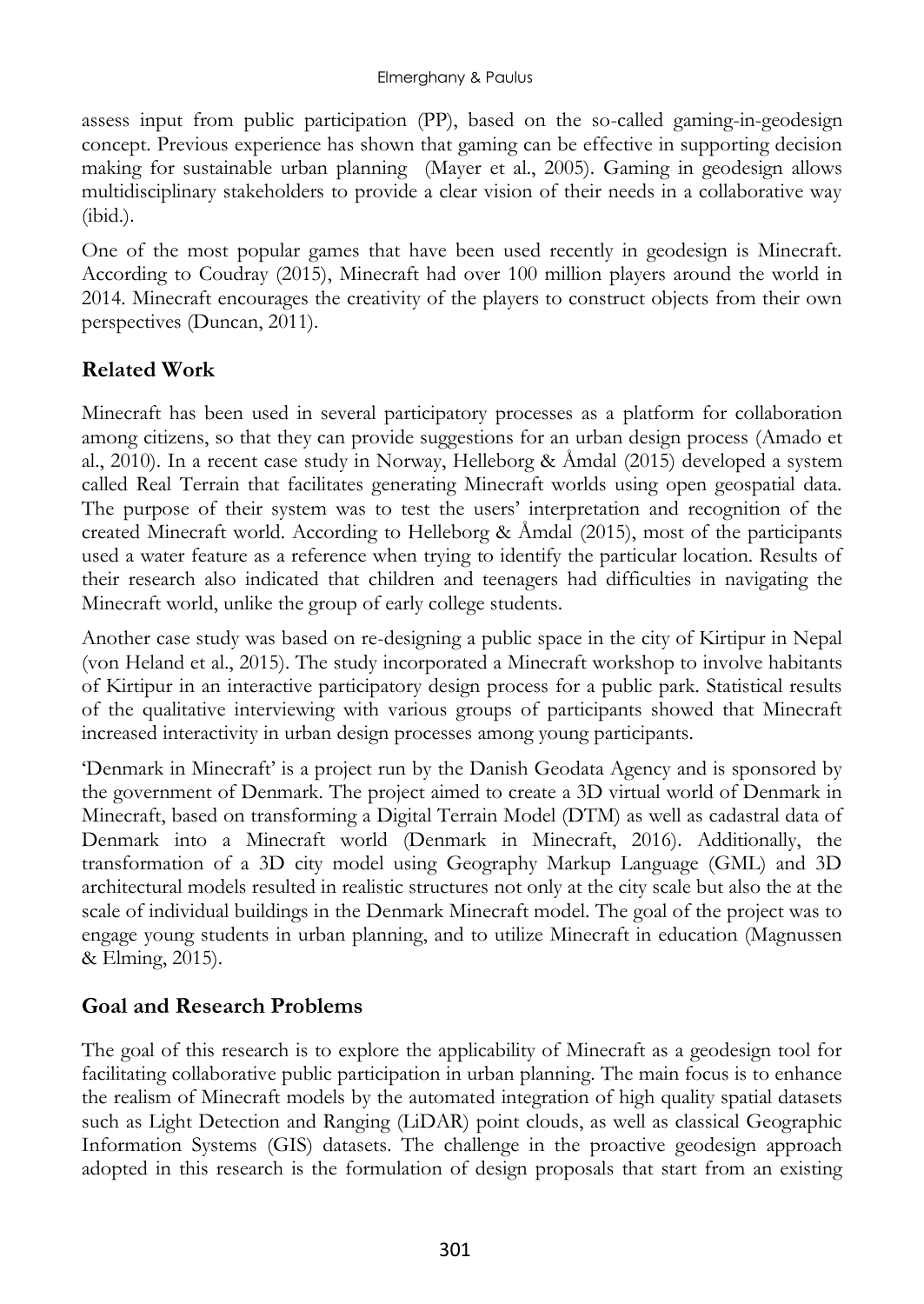condition in order to develop a future plan. The process of engaging public participants in a collaborative way to assess designs proposed by inhabitants for a selected area adds to the complexity of geodesign.

There are still limitations and weaknesses to overcome in order to improve outcomes of public participation using Minecraft and urban planning. Vague representation of geospatial data leads to users facing difficulties navigating in the Minecraft world (Rautenbach et al., 2014). In order to improve the users' orientation, visualization of the geospatial data simulating a real-world location in Minecraft should include distinct topographical features, landmarks and points of interest (Formosa, 2014). Research questions addressed here, therefore, are: 1) Can Minecraft provide a reliable geodesign proposal for urban planning purposes by encouraging collaborative public participation?; 2) Can typical high resolution spatial data like LiDAR and land cover/land-use data be automatically transformed into virtual Minecraft worlds in order to provide better and more realistic base representations for geodesign?

# **2 Methodology**

## **Overview**

The creation of the Minecraft prototype involved integrating pre-processed datasets covering the selected study area in the city of Villach, Austria. In order to produce a detailed Minecraft terrain, high resolution DEM is a prerequisite as a basic input raster feature. The DEM is retrieved from a classified LiDAR point cloud during the pre-processing workflow (Formosa, 2014).

Terrain objects in a Minecraft world have a unique block-ID and location. Therefore, the data transformation workflow enables the conversion of the raster pixel values from the DEM into Minecraft block-ID. The data transformation workflow also includes adding a block-ID as an attribute to the given datasets, and the conversion of vector layers such as land use and building footprints into Minecraft point-cloud format. Transforming geospatial data into a Minecraft world involves assigning realistic block-ID values for the landscape features so that they simulate the real-world location – for instance, assigning the grass block-ID '2' to vegetation features (Dmitribagh, 2015).

After the datasets have been converted to Minecraft point cloud format, constructing the terrain regions takes place through the Minecraft game engine, and thereafter a Minecraft output world is generated. To finalize the prototype design process, the generated Minecraft world is validated through the user-participation process. The purpose of the participation process is to obtain design proposals from the volunteer participants that will be retained. These geodesign proposals are then re-transformed into point cloud format for featuressplitting by new generated block-ID values in order to map the design proposals. A further result from this stage is participants' feedback concerning the usability of Minecraft as a geodesign tool. Figure 1 shows an overview of the data integration workflow for the creation of a Minecraft prototype, in which volunteer participants' design proposals are then assessed.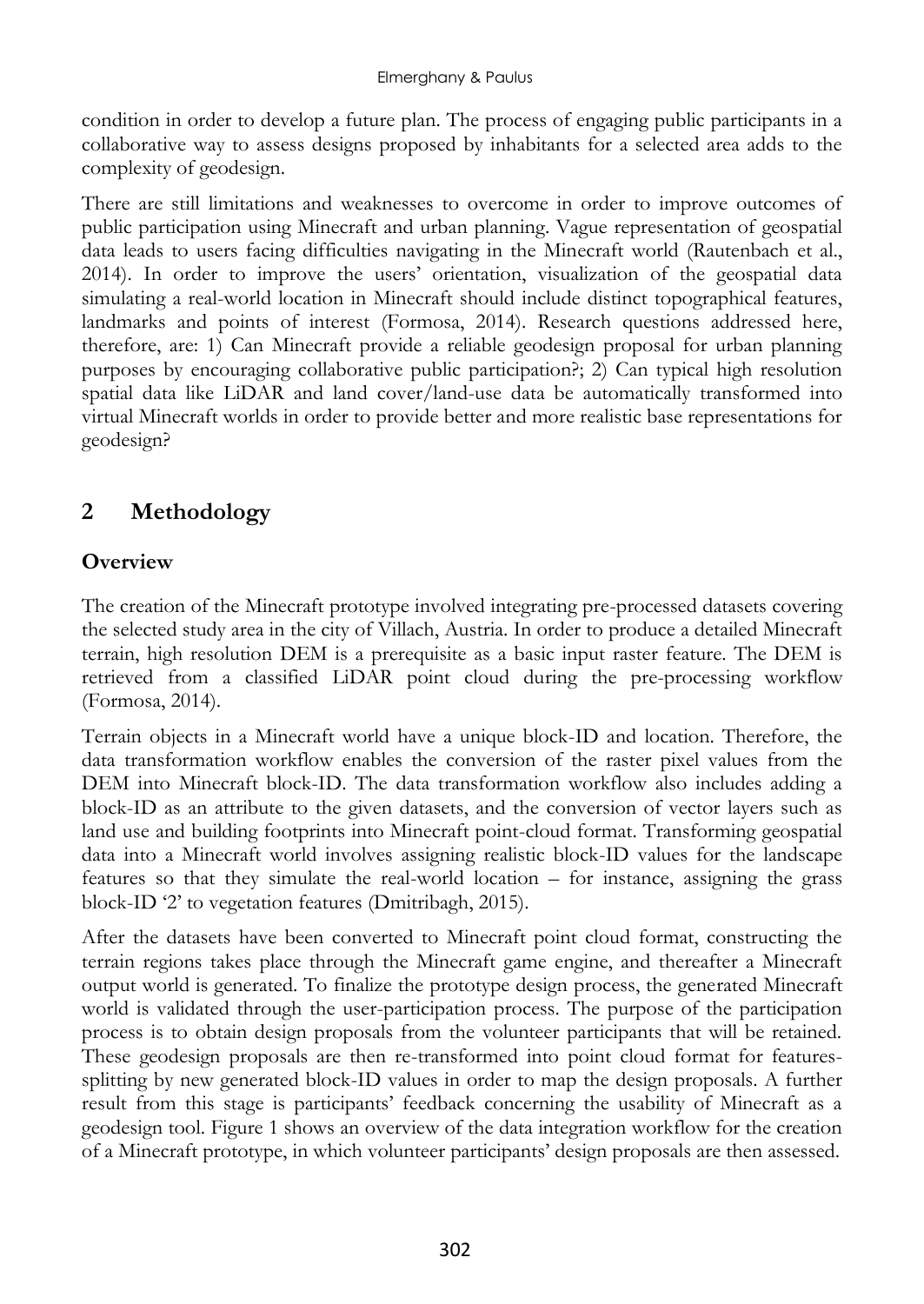

**Figure 1:** Overview of workflow for data integration and geodesign assessment

### **Study Area**

The study area is located in the city of Villach in Austria, where the campus of Carinthia University for Applied Science is located (Figure 2). This area comprises various landscape features to be transformed into a Minecraft prototype world, such as rivers, vegetation, builtup areas and transport networks.



**Figure 2:** Integrated datasets within the study area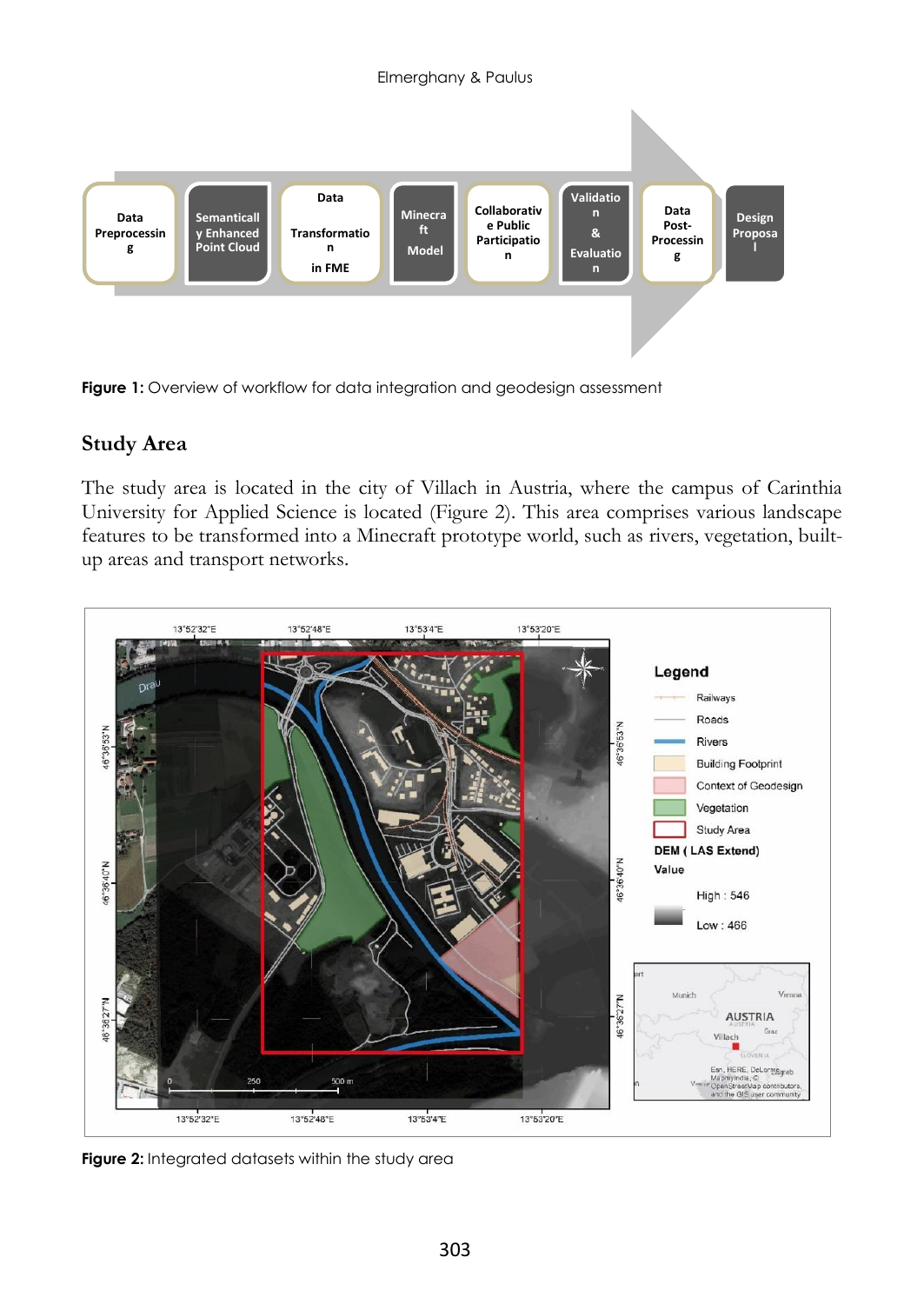## **Datasets**

A Minecraft world is a point cloud that can be generated from geospatial data; Minecraft block-ID and block-Data attribute values are assigned to each point. Each block-ID reflects a natural colour from the real world. Creating a Minecraft world is an automated process of integrating several datasets (Figure 2).

The LiDAR point cloud, provided by the Carinthian Geographic Information System KAGIS, covers the eastern part of the city of Villach in Austria, and consists of 17,557,078 laser scan points. The LiDAR point cloud is the primary input for producing the output Minecraft world. Essential features such as a DEM, vegetation and 3D buildings are extracted from the LiDAR point cloud.

Open Street Map (OSM) layers obtained from Geofabrik (Geofabrik, 2015), including road networks, rivers, railways, lakes, land use and building footprints, are used to supplement the LiDAR point cloud in order to improve the aesthetic appearance of the Minecraft prototype. Moreover, a high resolution orthophoto was used as a colourization reference to enhance the primary LiDAR point cloud.

# **3 Minecraft Prototype Design**

Input datasets are integrated and combined using FME™ in order to produce the Minecraft prototype. The potential of FME, an integrated collection of spatial Extract, Transform and Load (ETL) tools for data transformation, is its ability to write and read Minecraft point cloud format.

# **Pre-processing**

Before data transformation and integration, each dataset is run independently through a series of geoprocessing operations (Figure 3).



**Figure 3:** Data pre-processing workflow for LiDAR point cloud enhancement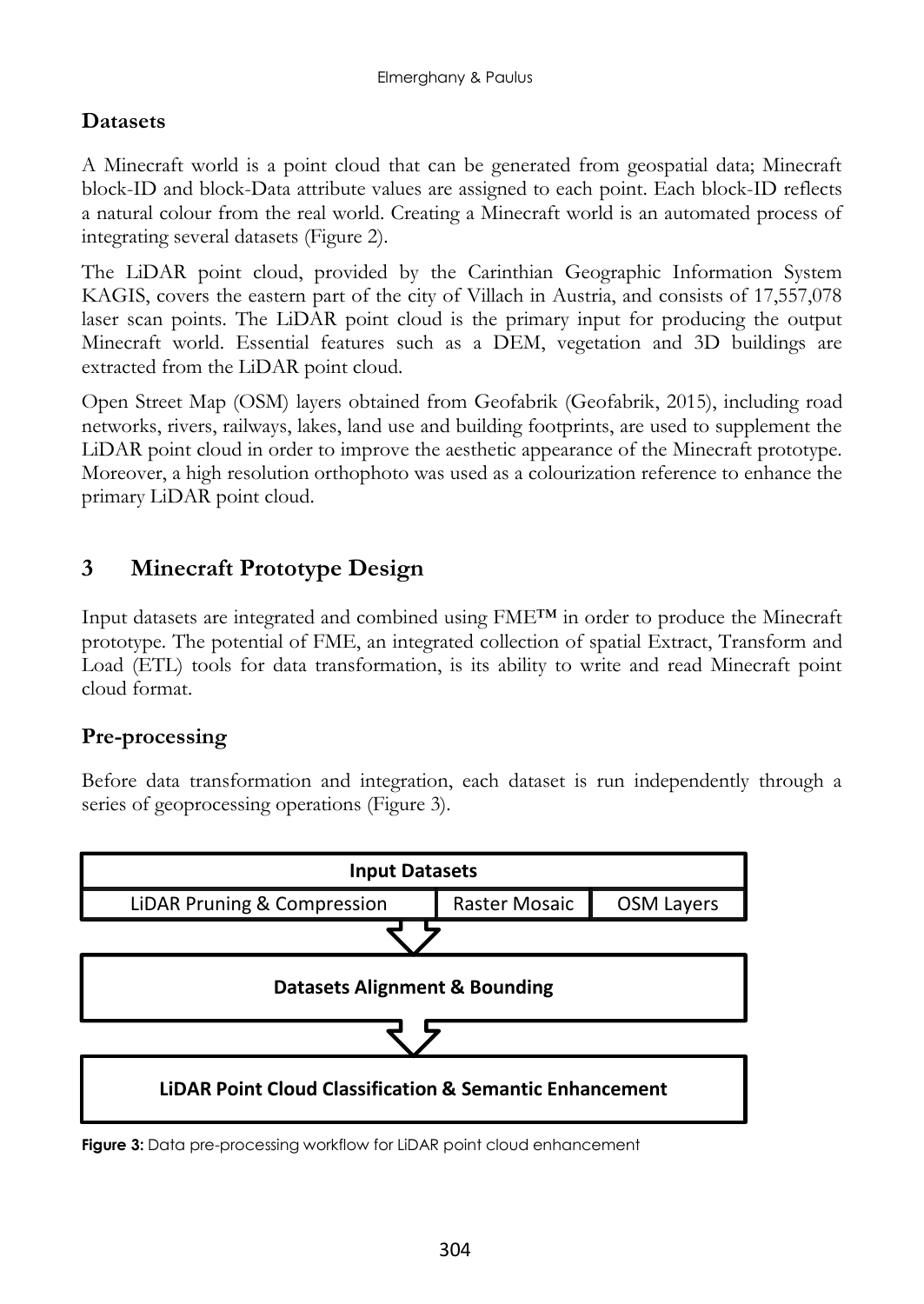Due to extreme outlier points, the extent of the LiDAR point cloud was expanded and skewed. In order to limit this expansion, the original point cloud was pruned and outlier points were removed. The pruned LiDAR point cloud is then compressed to LAZ format using LAS writer in FME. LAZ compression allows minimizing the LiDAR point cloud to 13% of its original file size without the loss of any points, and helps to reduce the data translation time.

Mismatching between input features leads to the failure of data transformation and results in the absence of terrain objects in the anticipated Minecraft prototype. Therefore, matching and downscaling OSM layers as well as the orthophoto to the extent of the study area, and georeferencing them to the exact spatial reference and geographic location of the LiDAR point cloud are perquisites for the implementation phases that follow. Figure 4 shows the alignment of input datasets after georeferencing.



**Figure 4:** Alignment and bounding of input datasets

Classified point cloud features are gathered in a single point cloud, which includes precise building-class points, high and medium vegetation-class points, and ground-class points. The partial LiDAR classes enable the extraction of DEM from class-2 points, 3D buildings from class-6 points, and vegetation from class-5 points.

LiDAR point cloud classification using LAS Tools™ custom transformers in FME resulted in the removal of noise points. Points are classified as class-2 ground, high vegetation points as class 5, and building points as class 6, according to ASPRS standardized point cloud classification.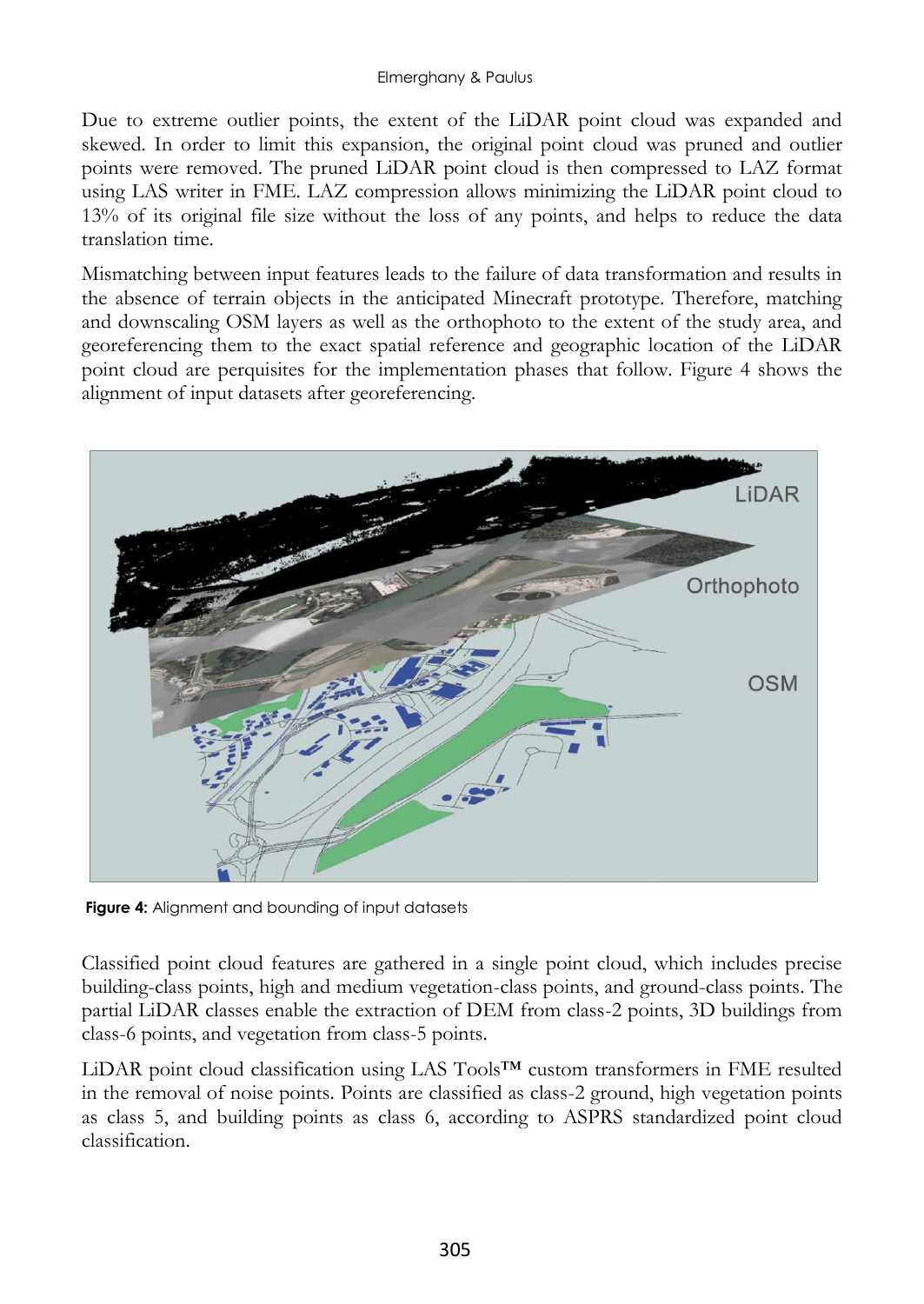Classification of buildings was sometimes inaccurate due to misclassification of some building points. In order to obtain the accurate classification of buildings, building points in class 6 were filtered within the overlaid OSM building footprints.

#### **Data Integration and Transformation**

Partial point clouds are generated in FME by specifying the split-value parameter based on LiDAR point classification values. Multiple intermediate processes are applied upon each point cloud separately. The generated DEM from the ground class manipulation replaces the original coordinate system with number of rows and columns (Figure 5). The buildings point cloud goes through a series of extrusion and filtering operations. Likewise, each input feature from OSM vector layers goes through categorization, sorting and finally buffering in order to produce explicit point clouds that can be styled individually to simulate each anticipated terrain object in the final Minecraft world.



**Figure 5:** DEM generated from LiDAR point cloud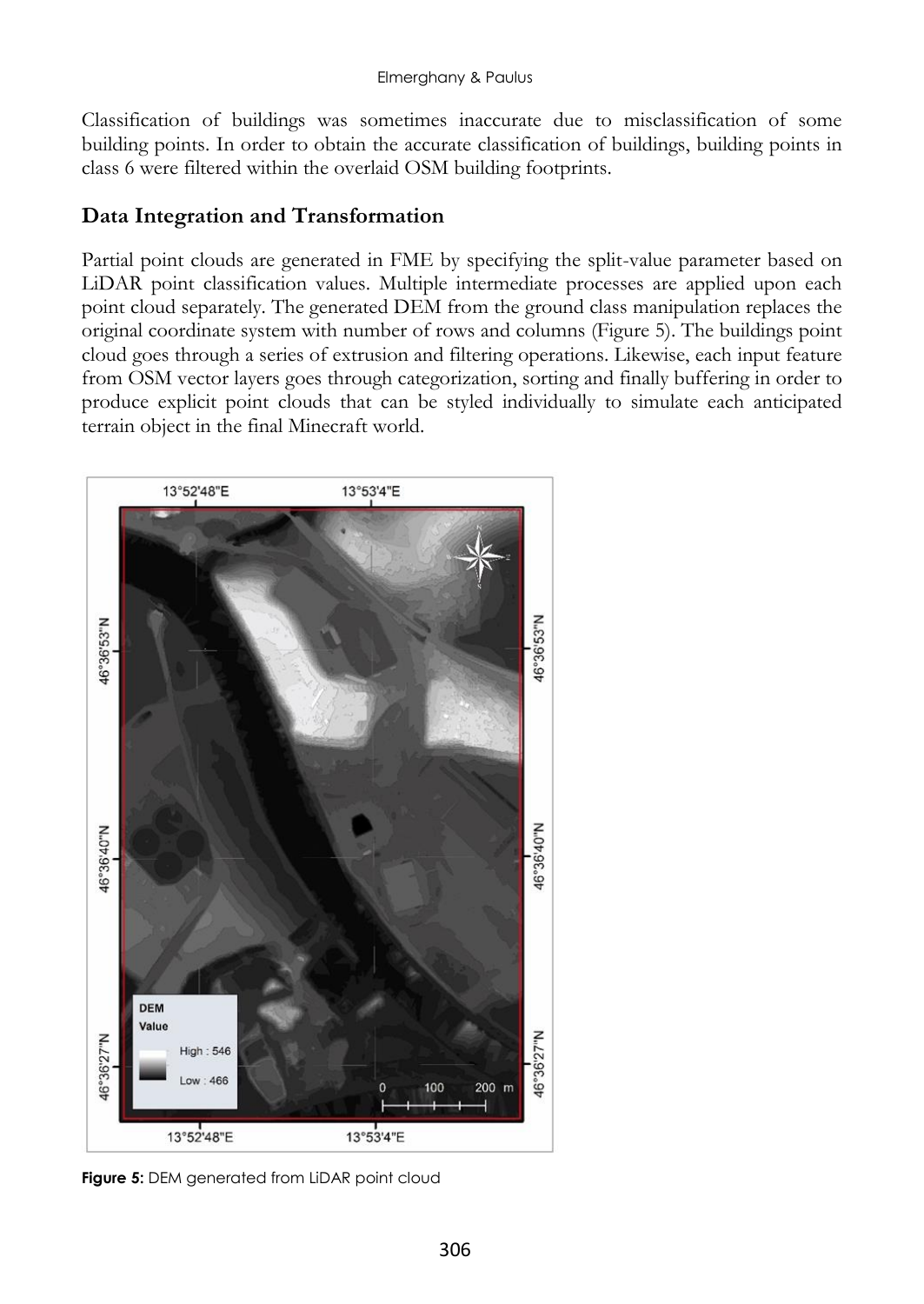Creating a Minecraft world with the actual coordinates of the DEM results in a massive Minecraft world that fails to generate a useable Minecraft region. The Minecraft game engine limits the "Z" range between 0 and 255. Therefore, replacing the real coordinates with numbers of rows and columns reduces the Minecraft terrain vertical volume.

Thereafter, the DEM raster is transformed into a ground point cloud as a base layer for the final Minecraft terrain.

Extracting 3-D buildings geometry involves integrating the point cloud for buildings (class 6) with the OSM building footprints. The lower and upper bounds of each 3-D building geometry are determined by the point cloud statistics for the minimum and maximum "Z" values respectively within each building footprint.

The extracted output of buildings is then turned then in the form of an individual point cloud for each building within the study area. These point clouds can be filtered and colourized individually to improve the appearance of the final Minecraft prototype.

Intermediate processing is performed simultaneously upon additional OSM layers to compensate for missing features from the original LiDAR point cloud. Additional features included transport networks, rivers and lakes. Each feature is manipulated separately, in order to be combined with all other input features in the definitive point cloud, from which the final Minecraft world will be generated. For instance, transport network features are categorized into three different types of roads, according to the OSM "type" attribute values. The road types are major roads, cycle ways and secondary roads, which include service and residential ways.

The elevation of each individual point cloud is adjusted to the actual terrain height according to the generated DEM from the original classified point cloud for output refining. Subsequently, the elevations of terrain objects are sorted from lowest to highest. Moreover, the colourization process specifies the appearance of each input feature in the final Minecraft prototype. Determining the appearance of terrain objects in Minecraft was handled by specifying block-ID and block-Data for each partial point cloud. Thereafter, all individual point clouds are combined into a single comprehensive point cloud that represents the output Minecraft point cloud. The final step is building a terrain from multiple regions that will form the final Minecraft prototype of the study area. Figure 6 shows the reference standard Minecraft blocks (Minecraftinformation.com, 2012) used for 3D visualization of multiple terrain objects in Minecraft, simulating the actual location of the study area in the real world.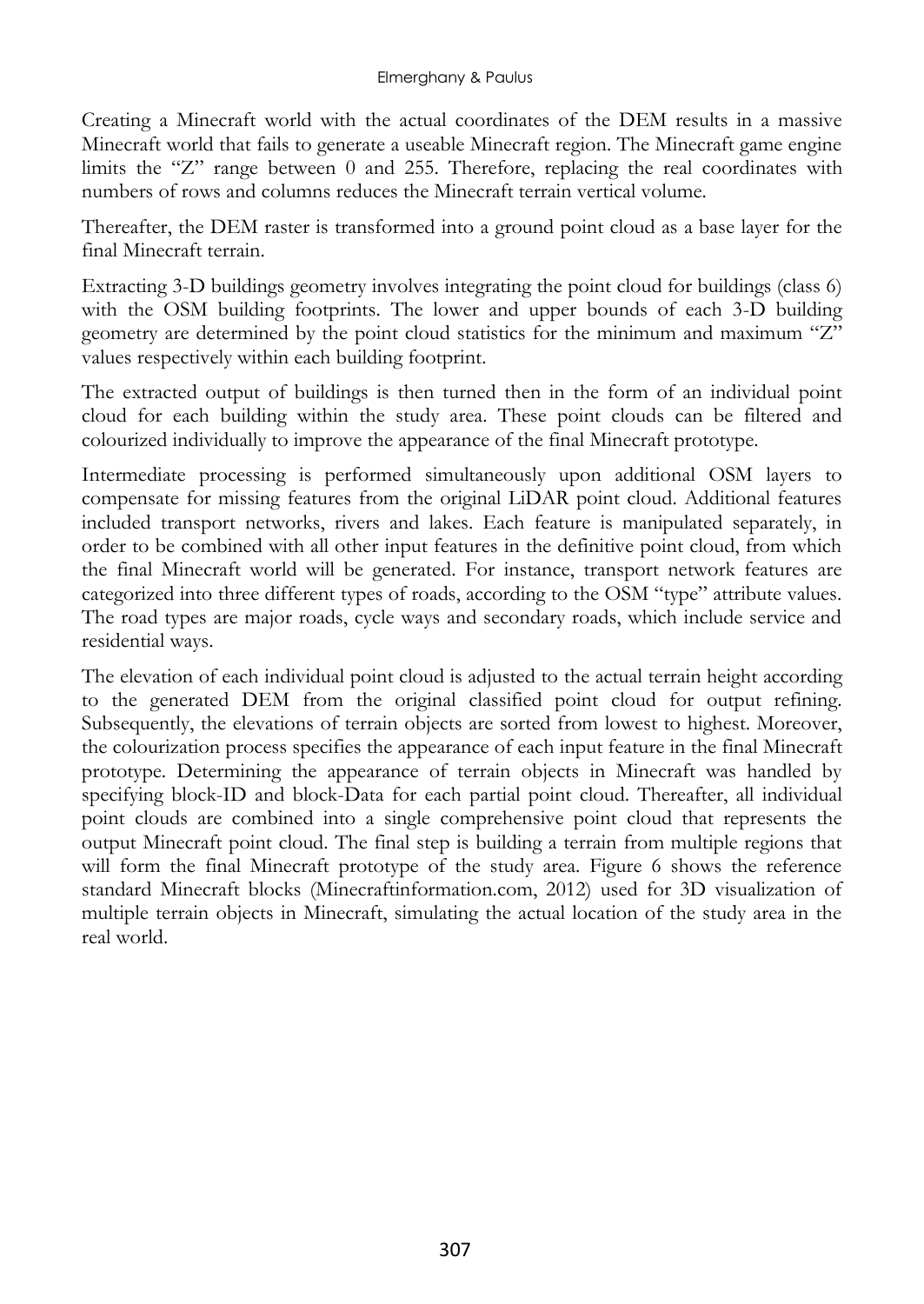

**Figure 6:** Minecraft world of the study area in Villach, Austria.

# **4 Collaborative Geodesign Participation Process**

The purpose of the participation process is to acquire design proposals from volunteer participants. A significant outcome from the participatory process is the users' feedback about the usability of Minecraft as a geodesign tool for urban planning.

A one-day Minecraft geodesign participatory workshop took place at Carinthia University for Applied Sciences in Villach, Austria. Four students aged 24–28, from various educational backgrounds, attended the workshop. The participants were invited to elaborate their design ideas for developing a preselected site on the university campus.

The targeted area as a context of geodesign was an undeveloped plot of land used only as parking space, while it could be used for the expansion of the university campus.

Prior to working on the design process itself, participants were guided through a training session covering the game controls and the interaction between players within a shared Minecraft prototype world. The training session also included selected video tutorials as well a reference guide for Minecraft blocks (Minecraftinformation.com, 2012) that could be used during the design process. Thereafter, participants were invited to explore the shared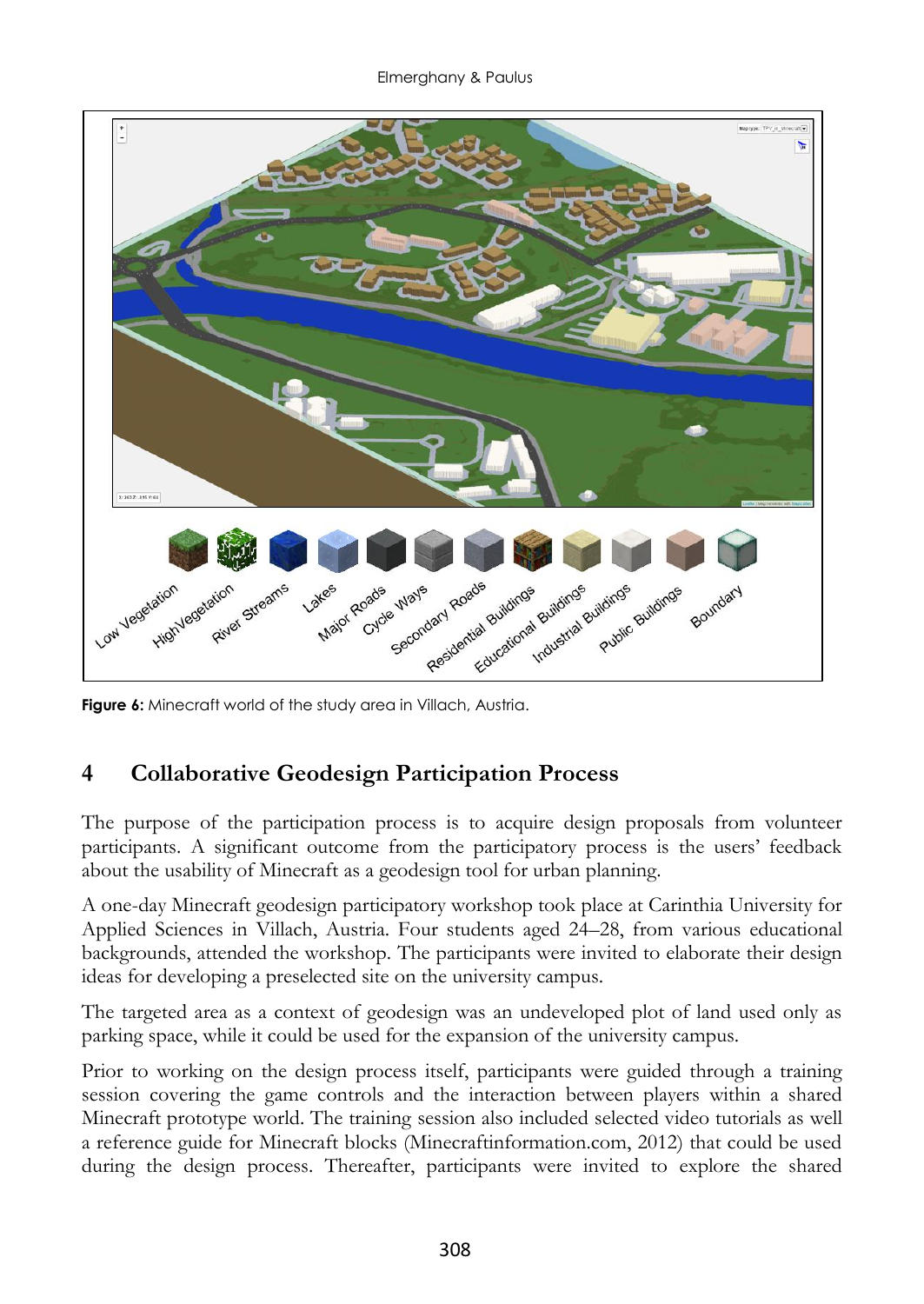Minecraft prototype world to ensure that they understood the Minecraft game instructions and use of the game controls before starting the design proposal implementation. Following the training session, participants started to plan a design proposal for expanding the university. A brainstorming session resulted in a list of suggested facilities to be constructed in the Minecraft prototype during the design process. Participants sketched a paper draft of the design proposal using an orthophoto image as a reference for the context of geodesign.

Thereafter, the design process involved collaboration among all participants in some common tasks, such as extending roads and placing street furniture, although it was noticeable that each participant took individual responsibility for the construction of a particular building independently. Participants also exchanged roles and tasks while building the pre-identified suggestions.

The major challenges during the design process were the lack of daylight, due Minecraft's short day length, as well as the changing weather conditions, from clear to rainy, in the Minecraft world. Moreover, the lack of a sense-of-orientation resulted in players not being able to instantly recognize their locations in relation to other players in the virtual Minecraft world. In order to mitigate such problems during the design process, participants were instructed to use specific game command lines for extending the Minecraft daylight time, instant teleporting and changing weather conditions, which helped in improving design efficiency.

### **Participation Feedback and Evaluation**

After completion of the collaborative design sessions, an online survey requested participants' feedback and evaluation of the use of Minecraft as an urban planning design tool. The first part of the survey (Appendix A) reflected participants' evaluation of the Minecraft prototype from multiple aspects, by answering targeted questions such as: 1) Are 3D box-like buildings helpful for a better sense of orientation?; 2) How would you describe the navigation in Minecraft?; 3) How would you describe the sense of orientation in Minecraft?; 4) Does the Minecraft model look like the reference map?

Analysing the results from the first survey showed that on a scale of 1 (easy) to 5 (difficult), 50% of the participants described navigation and moving between locations during the design process as easy, and 50% found it relatively difficult. Likewise, participants rated sense of orientation on a scale of 1 (simple) to 5 (complicated). 50% of the participants rated sense of orientation and recognition of current location as above average (fairly simple), while 25% of the participants found it average, and 25% found it below average (fairly complicated).

In order to assess the realism level in Minecraft prototype, the participants were shown an aerial view of the Minecraft prototype as well as a satellite image of the same view from Google Earth<sup>™</sup> for visual interpretation.  $50\%$  of the participants agreed that the Minecraft prototype looked similar to the real terrain in the given reference map, and 50% mostly agreed.

The participants were asked about the impact of the 3D buildings in Minecraft on their sense of orientation. 50% of the participants agreed that they were helpful for a better sense of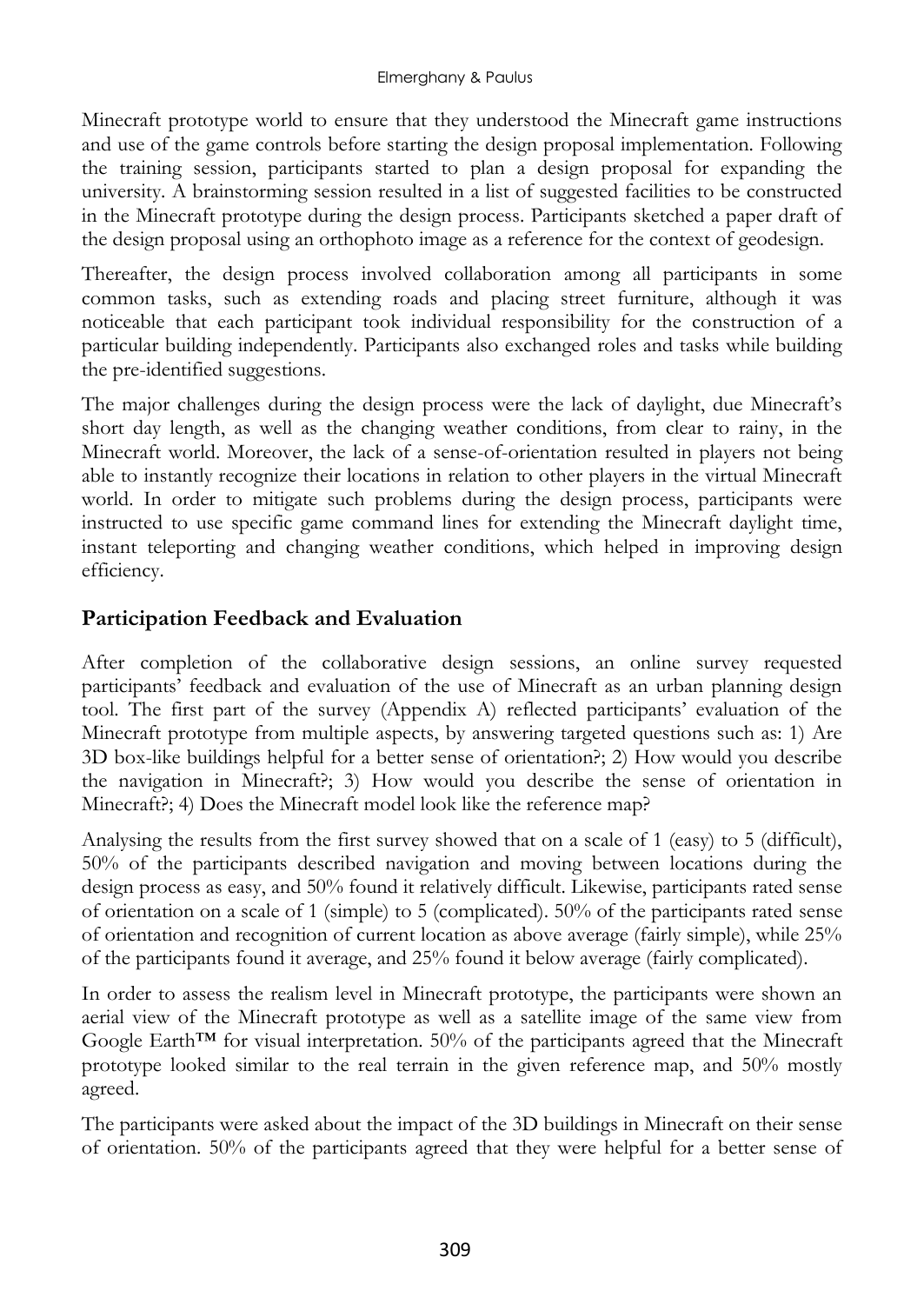orientation, while 25% found their presence above average (agreed to an extent) and 25% were neutral (neither agreed nor disagreed).

To evaluate the efficiency of using Minecraft in geodesign, the participants were asked multiple questions, such as: 1) How familiar are you with Minecraft?; 2) Teamwork when building in Minecraft went well; 3) I can represent my design ideas in Minecraft; 4) Minecraft is a suitable tool for geodesign; 5) I would participate in a similar Minecraft Geodesign workshop again.

The results of the Minecraft efficiency evaluation (Appendix B) showed that although most of the participants did not have previous experience of Minecraft, the majority of them believed that Minecraft could be a good tool for geodesign. 75% of participants were in general agreement, and 25% completely agreed that Minecraft is a suitable tool for geodesign. Additionally, the participants were asked to rate their opinions concerning the conflicts that could arise due to the interactions of multiple players while building in Minecraft. All participants agreed that teamwork during the collaborative design sessions was helpful and fruitful. All participants agreed that they received sufficient training during the workshop to enable them to build their design ideas in Minecraft.

The Minecraft usability evaluation addressed the participants' motivation to take part in similar Minecraft workshops for geodesign and urban planning purposes. 50% of the participants stated that they would participate again in similar events, while 25% felt that they probably would participate, and 25% didn't know and were neutral. The open discussion following the online survey allowed further assessment of the participants' insights and their overall impressions about the workshop and using Minecraft for geodesign. The participants were satisfied with the framework of the workshop. They found that the collaborative design in Minecraft was successful and fruitful, and cooperation during the design process in Minecraft was not complicated.

However, the small number of participants in this study can provide only general indications about the prototype design and the overall workflow (Figure 1). We recommend that the collaborative participation workflow introduced in this research be implemented in multiple iterations, with a larger number of participants, in order to derive valid conclusions.

# **5 Results**

The post-processing workflow in Figure 7 illustrates the handling of the Minecraft point cloud after completion of the public participation process, in order to extract the anticipated design proposal as a 2D map visualization.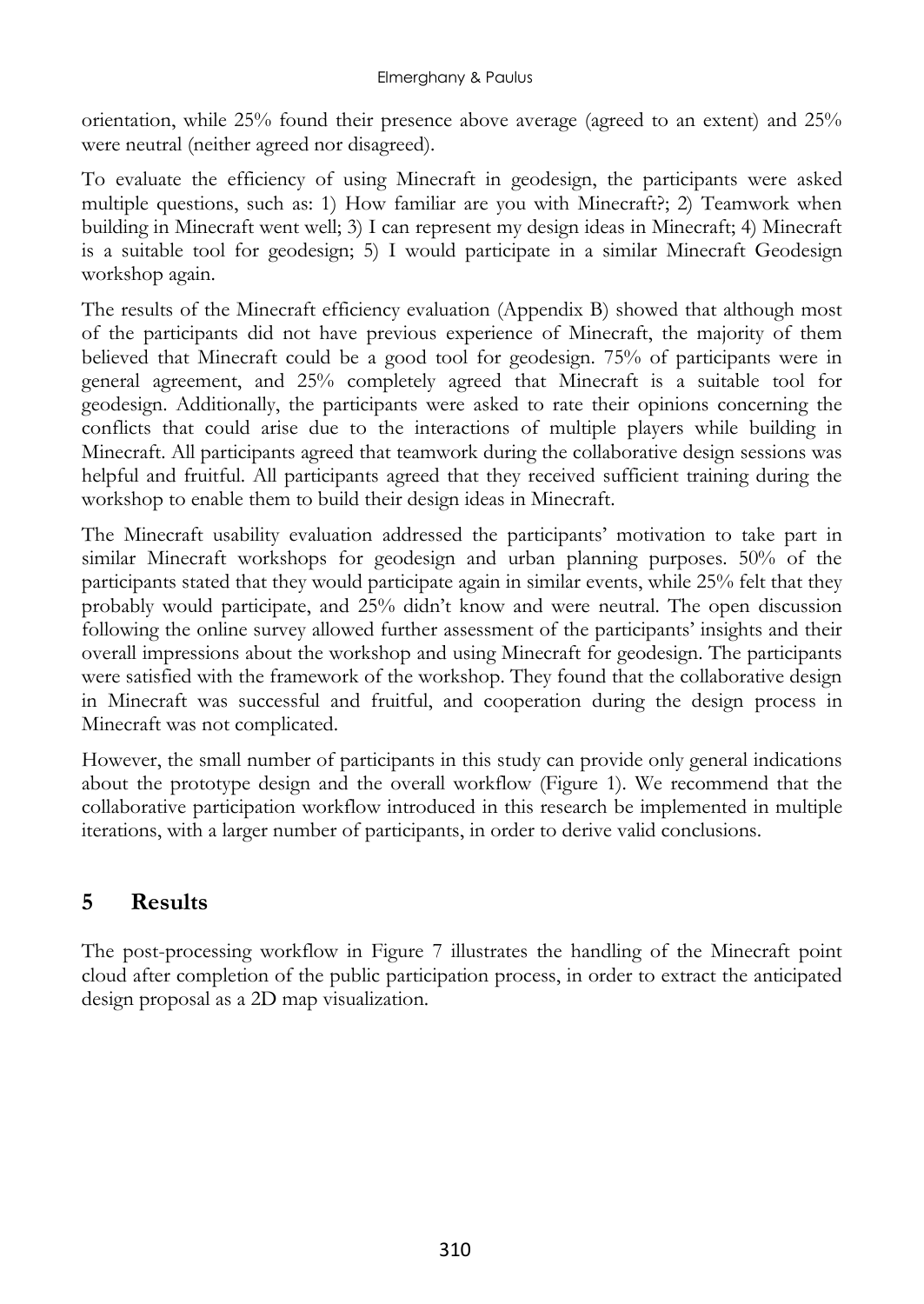

**Figure 7:** Post-processing workflow for retransforming Minecraft point cloud into 2D map visualization

The point cloud that is extracted from Minecraft contains block-ID and block-Data attributes for each point (Figure 8). Sorting points based on those attributes allows all the blocks and textures from Minecraft to be put into separate point clouds. Points with similar block-ID and block-Data attributes are combined in a single partial point cloud.



**Figure 8:** Virtual design proposal derived from public participation referenced by Google satellite image

For visualization and analysis purposes, each of these partial point clouds, with a certain block-ID, is given a unique colour. Next, the Minecraft point clouds are filtered in order to extract the vertices needed for classifying and mapping the design proposal. The last step in the post-processing workflow is extracting convex hull polygon features, which are used for visualization and the mapping of the design proposal (Figure 9).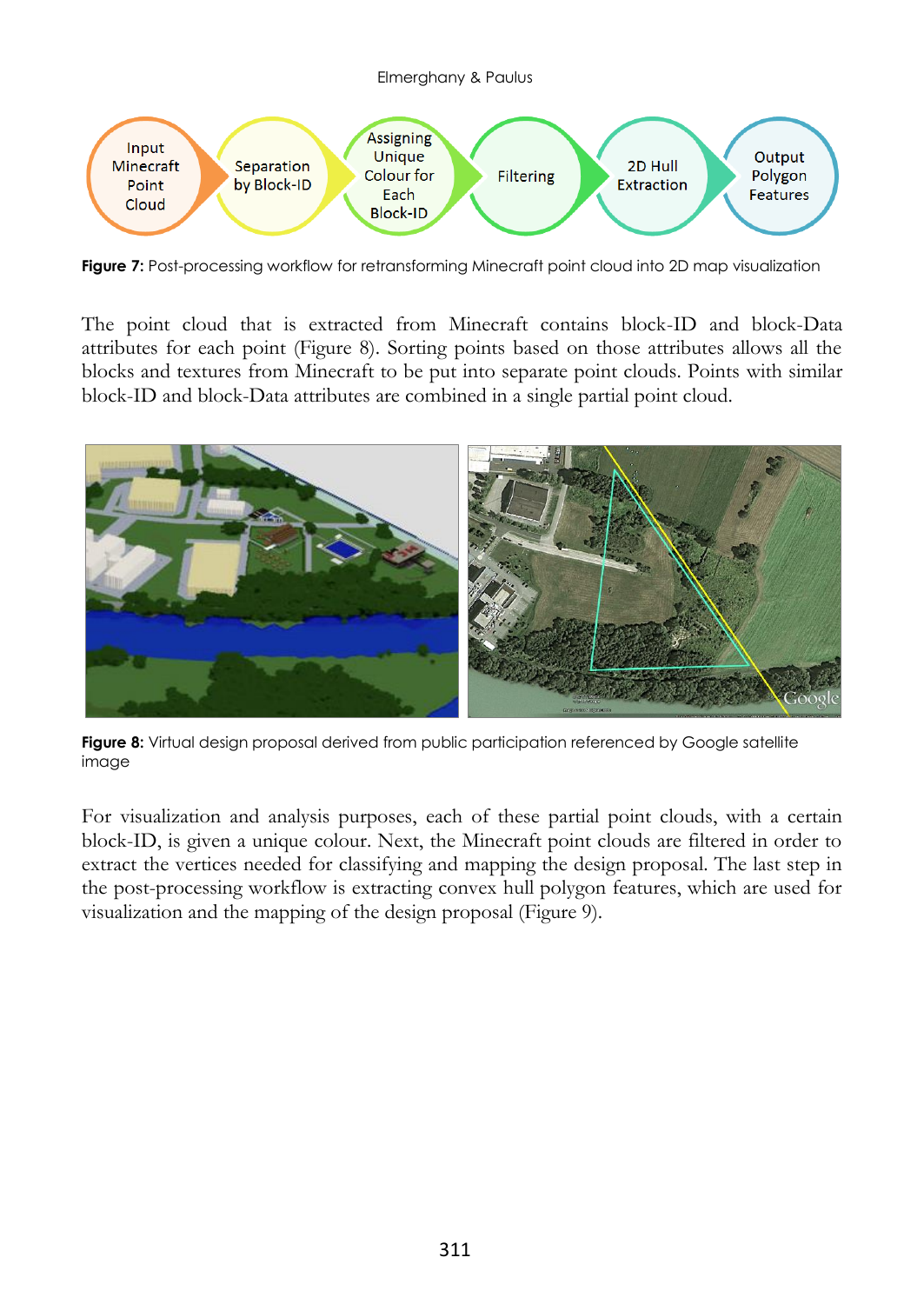

**Figure 9:** Mapping the design proposal derived from the Minecraft participatory geodesign process

### **6 Future Work**

Steinitz (2014), with reference to geodesign workflow, states that a geodesign proposal that emerges from a collaborative design process should be evaluated using professional geodesign tools according to certain objective values of the urban planners and decision makers. The applicability of the design proposal should be assessed according to certain urban planning forces, depending on the society's needs and the availability of resources, in order to maintain sustainable urban planning (Campbell, 1996). The workflow introduced in this paper must be applied in multiple iterations in order to acquire several design scenarios that can reflect the needs of a wider range of the community in a specific region.

Further enhancement of the realism in Minecraft models can be achieved by integrating detailed 3D architecture models and 3D city GML models (Magnussen & Elming, 2015), as well as Building Information Models (BIM) (Dmitribagh, 2015). Involving BIM in the data transformation methodology for the creation of Minecraft models could achieve further realism thanks to the possibility of direct translation of building materials, such as glass and walls, into equivalent Minecraft blocks.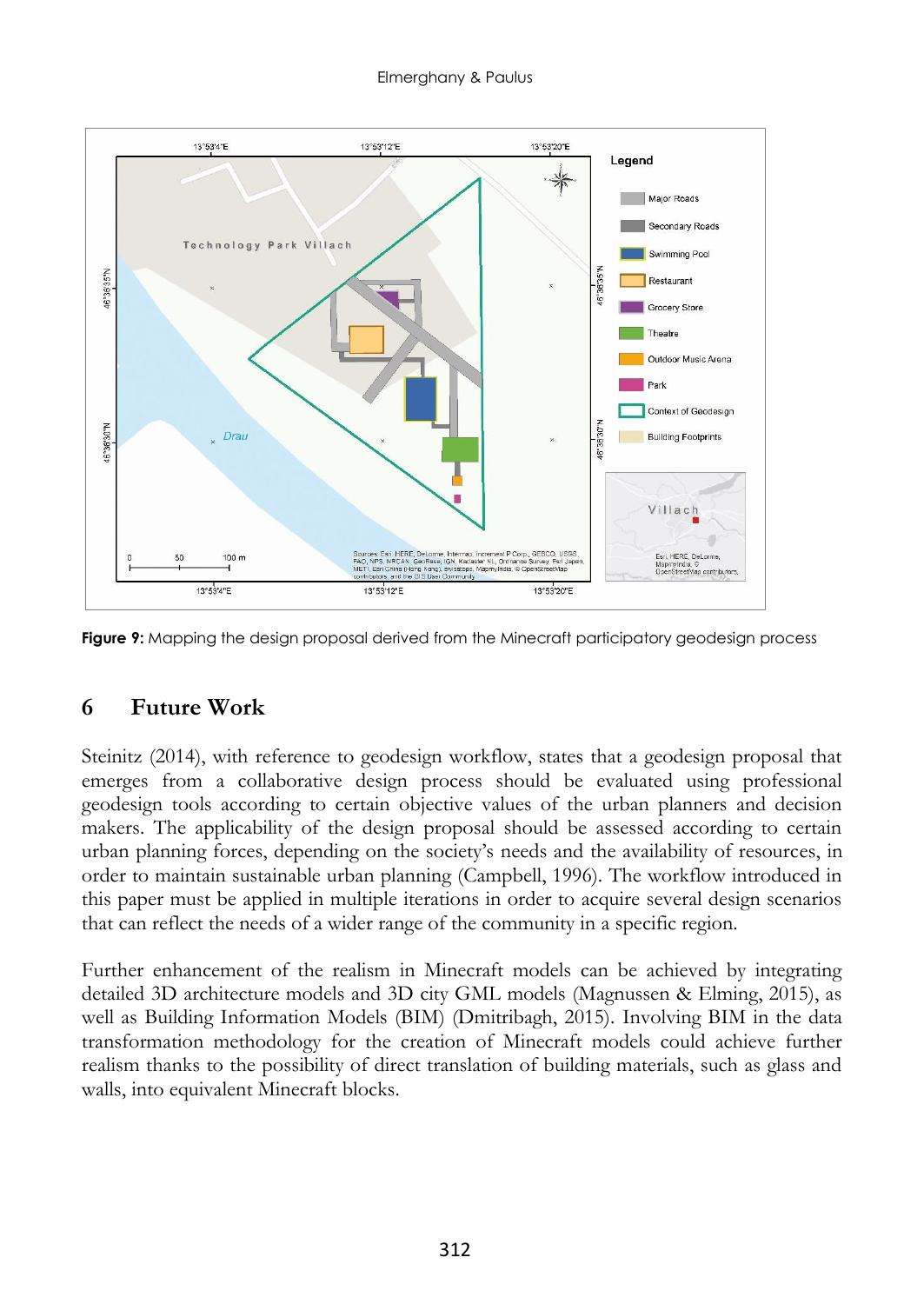### **7 Discussion and Conclusion**

This research project aimed to explore the usability of Minecraft for geodesign and for facilitating collaborative public participation in urban planning decision support. The main focus was the enhancement of the realism of the Minecraft prototype world by integrating multiple spatial datasets. The workflow for transforming actual high resolution geospatial data into a virtual Minecraft world introduced a gaming-based approach for urban planning, targeting young citizens and students to engage them in urban design.

Students from the university campus were invited to elaborate their design ideas for expanding the university campus. The targeted area as a context of geodesign is a public area, used only for parking, while it could be used for the expansion of the university campus. Evaluation of Minecraft's usability for geodesign and of the Minecraft prototype that was produced was based on the volunteer participants' feedback during the workshop through an online questionnaire.

The workshop participants showed remarkable interest in virtual building in Minecraft for first time. The training provided during the workshop allowed them to familiarize themselves with the game and to express their design ideas. However, building realistic models in Minecraft is time-consuming. The initiator of similar future events needs to take into account the participants' availability and to ensure a certain level of motivation (Brabham, 2009) to encourage them to contribute their individual input in urban design proposals.

The results showed that the Minecraft prototype produced in the project presented an adequate level of realism, due to the advanced integration and transformation of spatial datasets. This approach had a further positive influence in minimizing disorientation and improving the navigation experience in Minecraft. Using Minecraft as a geodesign tool was effective for generating individual urban designs. Utilizing the game capabilities efficiently offered techniques for improving communications and reducing conflicts among the participants in Minecraft. On the other hand, the drawback of Minecraft is that assessing the suitability of designs for urban planning is time-consuming and requires participants to have high levels of motivation.

This research project demonstrates that utilizing Minecraft as a gaming-based approach for urban planning purposes can result in the creation of reliable urban designs for possible implementation. Moreover, the research project shows how the automated transformation of spatial datasets to Minecraft might help engage the community to contribute in urban planning.

### **Acknowledgements**

Laser scan data and high resolution orthophoto were provided by the Carinthian Geographical Information System KAGIS. Support from FME, Safe Software Inc., and constructive feedback on the prototype design by Dmitri Bagh- FME Scenario Creation and Testing Analyst are gratefully acknowledged.